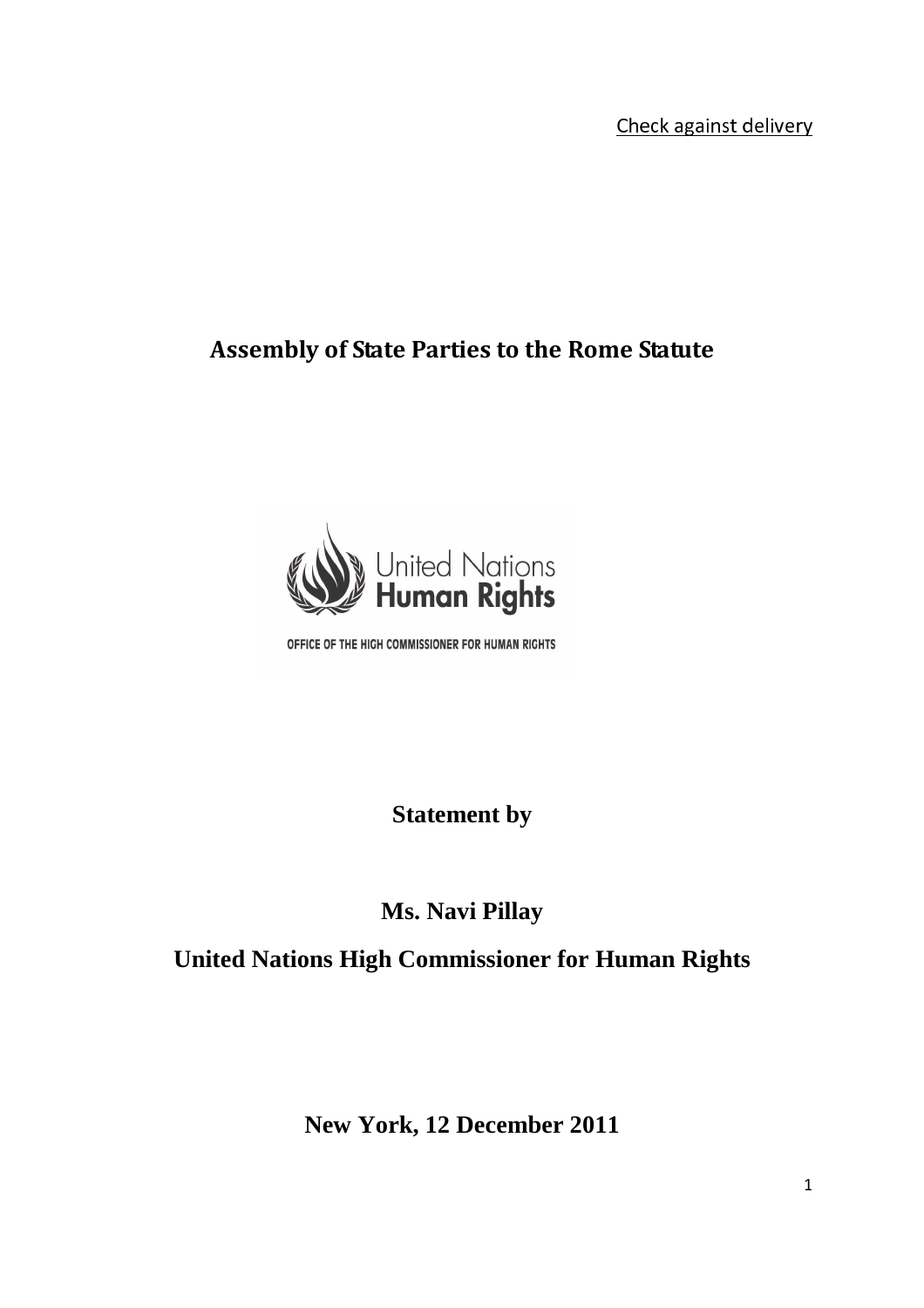Mr. President, **Excellencies** Distinguished Delegates, Ladies and Gentlemen,

 I am pleased to be with you at this Assembly. I believe the ICC is a crucial instrument of the rule of law and human rights protection in our troubled world. Current events have continued to engage in a very direct way its value and relevance.

 We have seen how international human rights protection and the ICC complement each other. On the one hand, human rights monitoring and advocacy helps de-escalate situations where international crimes are at risk of being carried out. Furthermore, cooperation and technical assistance on rule of law issues extended by my Office and others can equip national authorities to adequately respond to such situations and hold perpetrators accountable, without recourse to the ICC being necessary.

On the other hand, the prospect of being held accountable by the ICC provides a measure of deterrence that has, I believe, constrained certain autocratic rulers that might have otherwise resorted to more killing, torture and other gross human rights violations to hang on to power. The high-level indictments and ensuing arrests in Libya and Cote d'Ivoire can only add to this deterrent effect.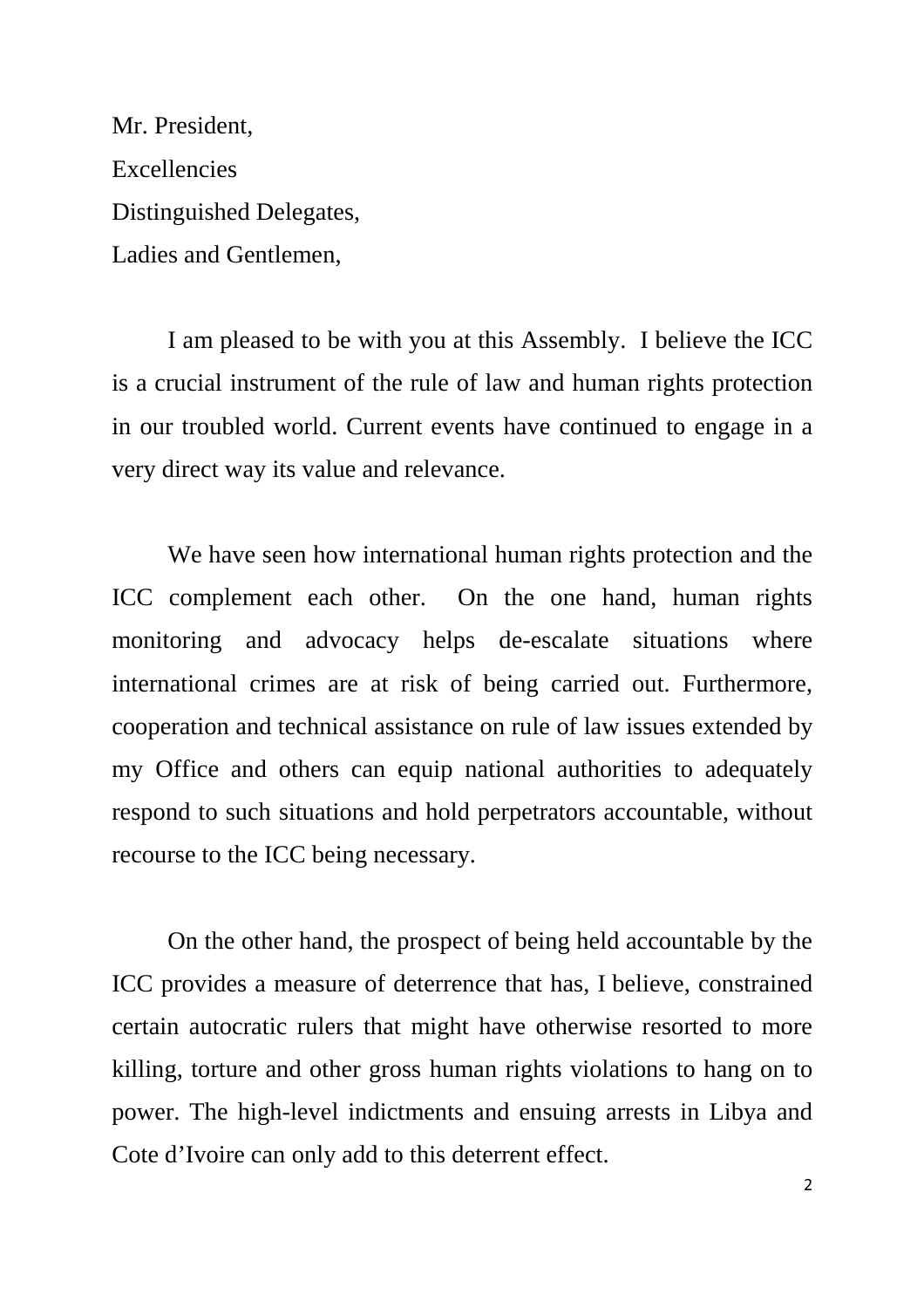Furthermore, ICC proceedings promote fair trial standards by providing an exemplary model on how to conduct fair trials in sensitive high-profile cases. Moreover, in considering whether its complementarity jurisdiction should be activated, the Court also needs to take into account the capacity and will of the relevant national courts to conduct trials in line with international standards.

Ladies and Gentlemen,

 The State Parties assembled here today share the commitment to a world where no one is above the law and everyone works toward ending impunity for gross human rights violations that amount to the worst crimes. Your ratification of the Rome Statute testifies to that fact. I would refer to you as a progressive *avant-garde,* were it not for the fact that you already represent two thirds of all states on this planet. Year after year, more states join this cross-regional alliance against impunity. I applaud the fact that, over the last twelve months alone, St. Lucia, Tunisia, Grenada, the Philippines, the Maldives and Cape Verde have acceded to the Rome Statute. The minority remaining on the side lines is shrinking. The ultimate goal can be no less than universal ratification.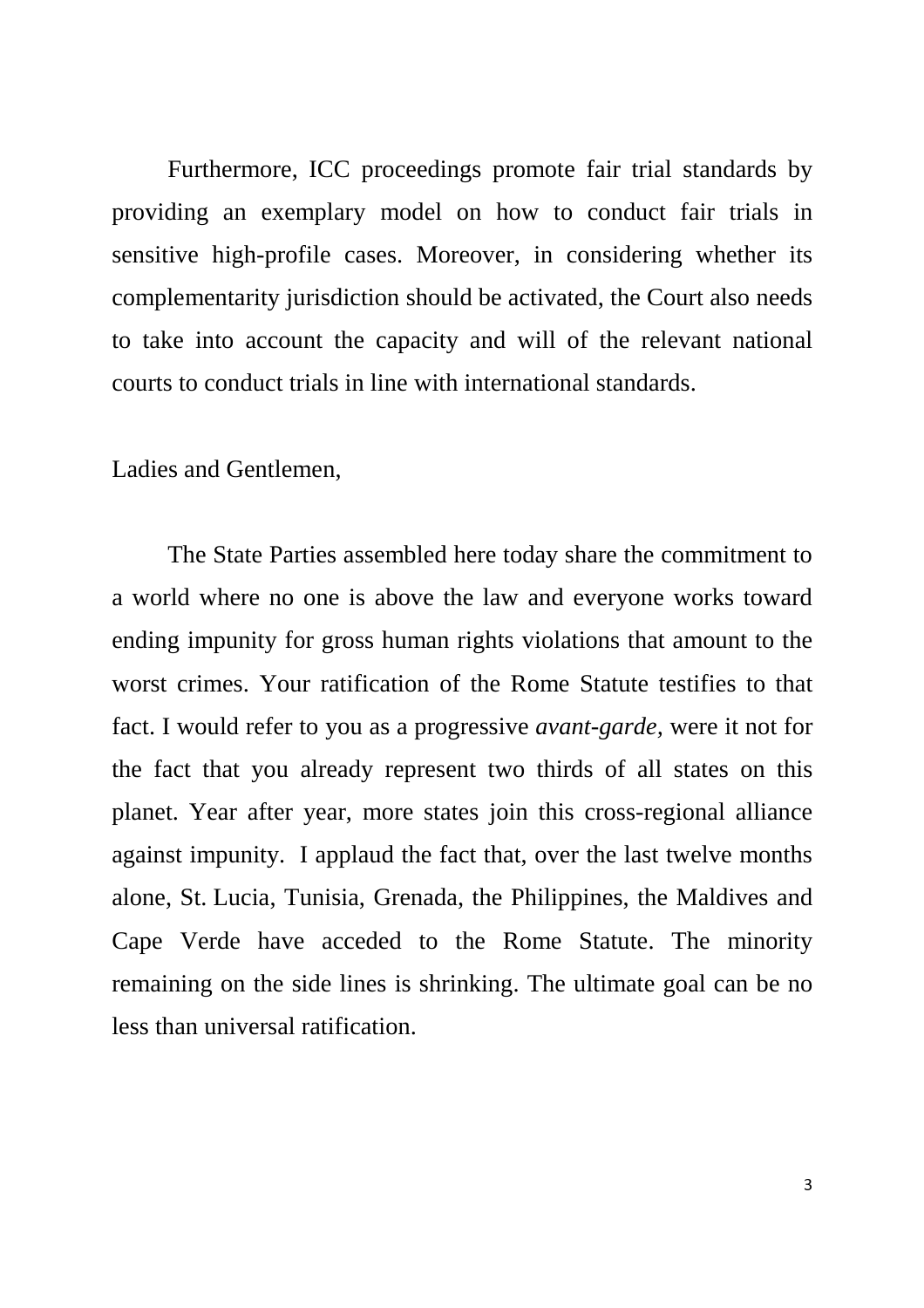While we are striving for universal ratification, the Court's universal reach is already a potential reality, thanks to the avenue of Security Council referrals to the Court. Referral is one element of implementing, through non-military means, the international community's responsibility to protect human beings from genocide, crimes against humanity and war crimes, where states manifestly fail to do so.

 Nevertheless, the referral option has triggered very divisive debates. In the long run, universal ratification of the Rome Statute effectively ushering in universal jurisdiction for the ICC—would remove the root cause of these debates. Until then, I believe that member states should strive to form a political consensus on objective criteria to determine when the Security Council *could* and indeed *should* refer a situation.

 There has to be credible evidence of probable cause indicating that core international crimes falling under the jurisdiction of the Court have been committed. Furthermore, as the Court's jurisdiction is complementary, a Security Council referral is most justifiable when there are credible indications that the national jurisdiction concerned is likely unwilling or unable to provide justice.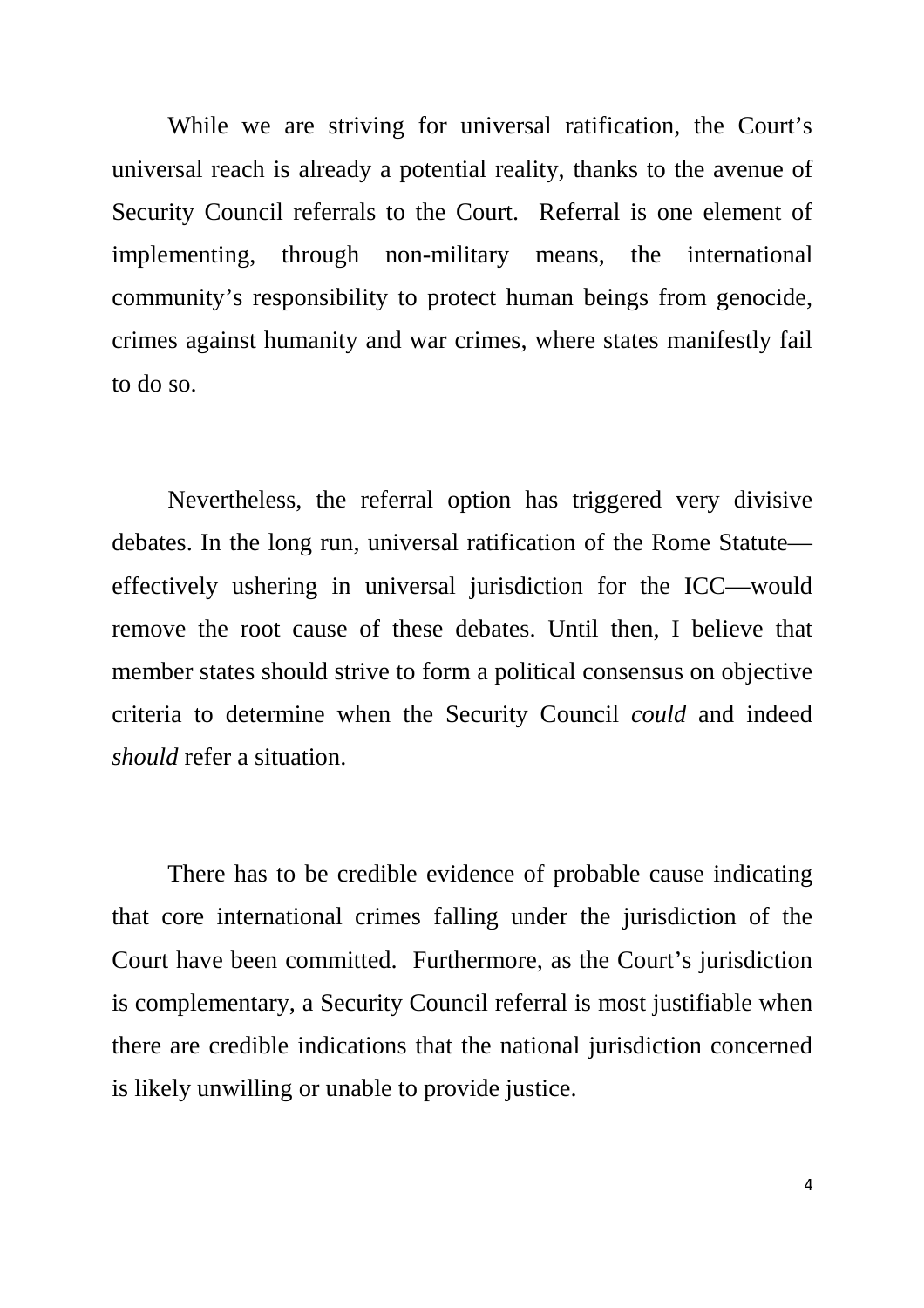The foregoing two criteria should be largely uncontroversial. The real debate starts when contemplating additional conditions implicated in the nature of the Security Council and the manner in which it does its work. Here, it is important to recall that a Security Council referral under Chapter VII of the United Nations Charter is premised upon a threat to international peace and security. The question arises whether the commission of core international crimes with impunity, in and of itself, is sufficient to anchor a presumption of a threat to international peace and security. In this context, we have to bear in mind that security of course also entails the protection of human security and that every referral adds to the overall deterrent effect fostered by the Court's existence as an instrument of the rule of law.

 A second set of questions concerns the process en route to the Security Council decision to refer or not. The first referral made—the Darfur situation—was based on the findings of an International Commission of Inquiry mandated by the Security Council.

 Special sessions of the Human Rights Council, convened immediately on situations of concern, now provide another option for a trigger mechanism for Security Council referrals. Security Council Resolution 1970 referring Libya to the Court made specific reference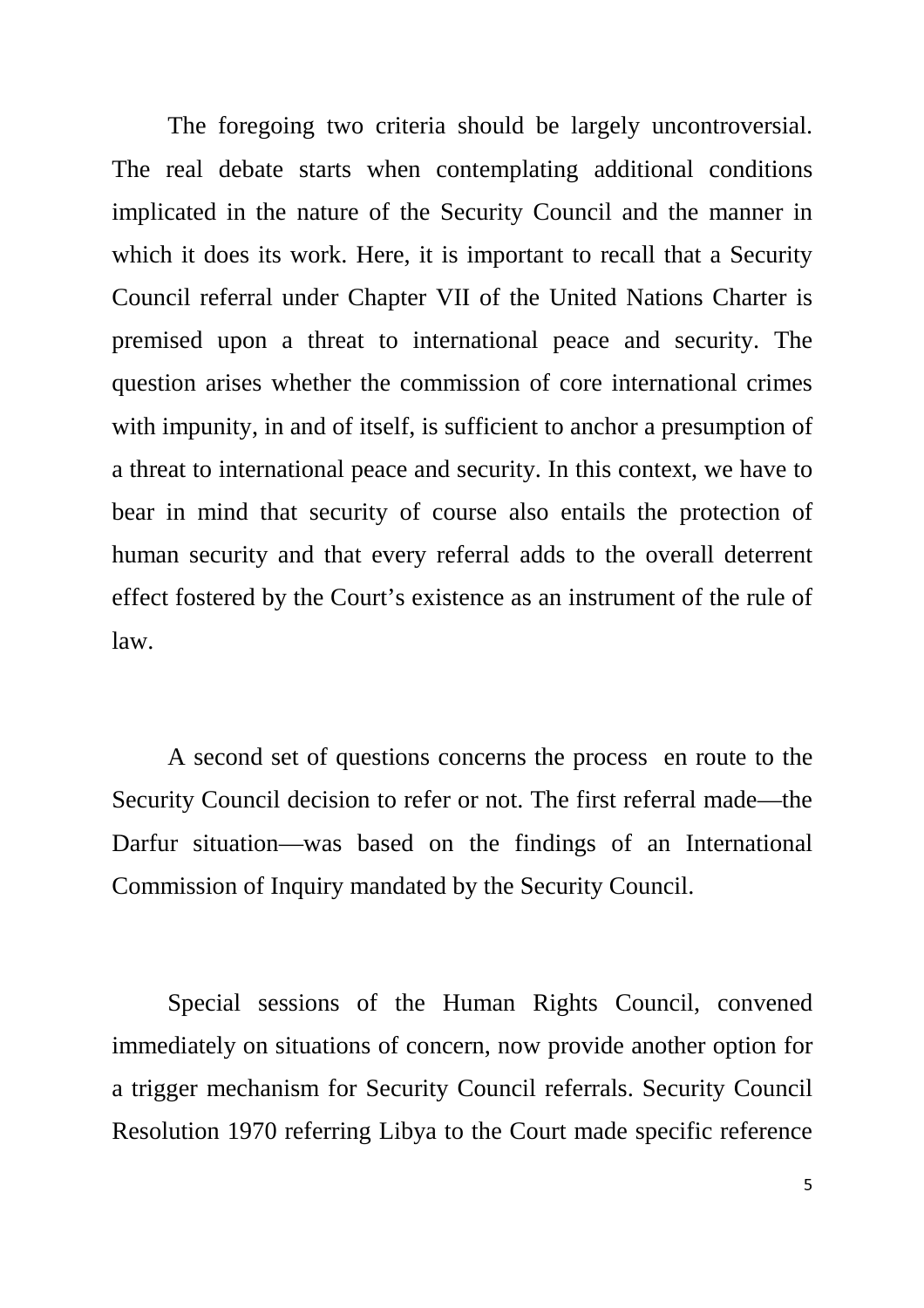to the resolution of the Human Rights Council's special session held the day before, which in turn raised concerns about apparent commission of crimes against humanity.

 As part of my mandate to protect human rights around the world, I consider it within my remit to call upon the Security Council to refer cases to the ICC when it appears to me that gross human rights violations amounting to international crimes have been—or are being—committed. Hence, my repeated call upon the Security Council to refer the situation in Syria.

 As with referral, there is also a need to establish a clear understanding regarding when the Security Council may *defer* cases, pursuant to article 16 of the Rome Statute. This will go a long way in providing predictability and transparency to decisions on deferrals. Obviously, those standards will need to mirror, to the applicable extent, those involved in the decision to refer.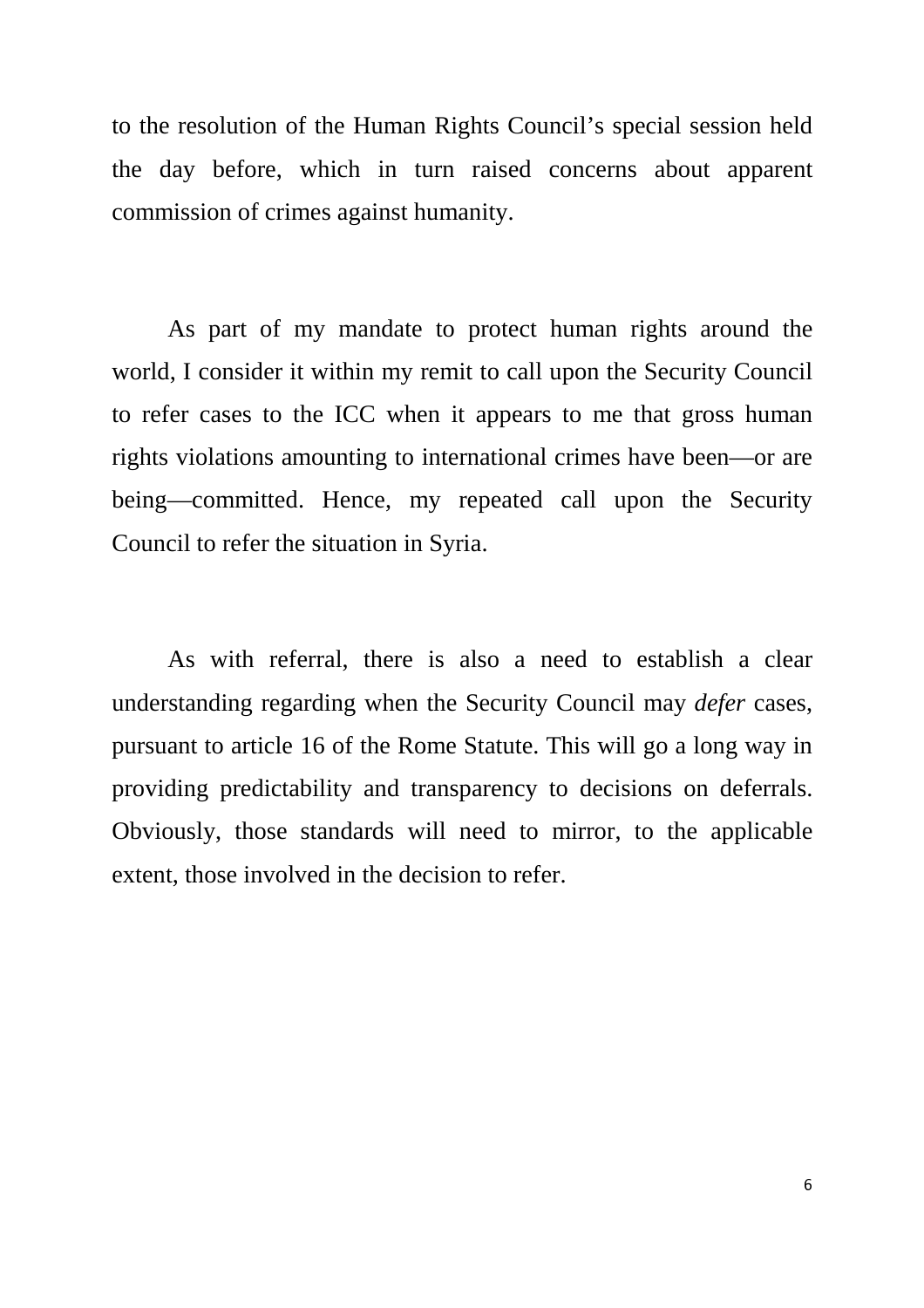Ladies and Gentlemen,

 Some would try to have us believe that the ICC is a source of instability. This confuses cause and consequence. It is the *commission*  of international crimes that breeds the forces of domestic instability and threatens international peace and security. It is not the deployment of the Court—or indeed the Court's processes—in any *response* aimed at holding perpetrators accountable and preventing them from committing more crimes. Indeed, Security Council Resolution 1970 embodies this understanding: The Security Council considered that the atrocities committed in Libya were a threat to international peace and security. To counter this threat, the Council referred the situation in Libya to the Court.

 Ten months later the surviving suspects identified by the Court are in the custody of Libyan authorities. Whether the trials occur at the ICC or in Libya, as long as international standards are respected, this development will mark a victory for the rule of law in a country that has seen so much oppression for so long. It will also be a victory for the Rome Statute regardless of which forum conducts the trial, because the primary objective is not to bring as many perpetrators as possible before the ICC, but to get states to diligently implement their obligation to prosecute international crimes.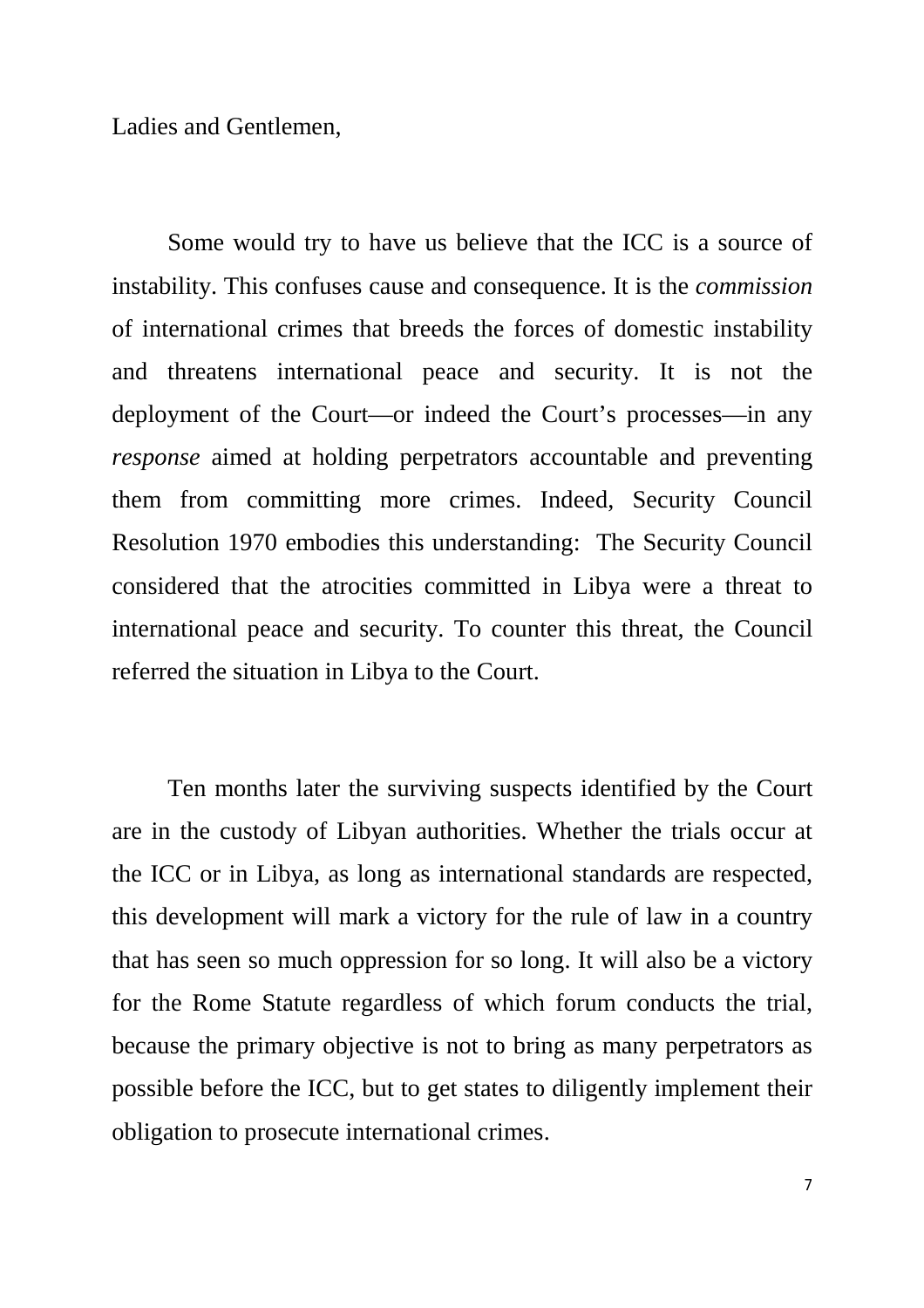Overall, however, we are still some distance from the ideal situation in which all States parties deal effectively with international crimes committed within their jurisdiction. Shortcomings start with domestic legislative frameworks. For instance, many States Parties have yet to criminalize the core international crimes in their own penal codes.

 As a first step, I would therefore like to call on State Parties that have not done so, to adopt comprehensive legislation incorporating the Rome Statute into domestic penal law. This also provides an opportunity to bring domestic laws in line with other aspects of international law; such as obligations to abolish amnesties and statutes of limitation impeding the prosecution of core international crimes. I offer the technical advice of my Office in this respect.

Ladies and Gentlemen,

 This Assembly marks a mile stone, with the election of the next Prosecutor and six new judges. Perhaps the strongest assistance that all of you gathered here can give to the ICC is to elect the most qualified candidates with the most relevant experience. I urge you to